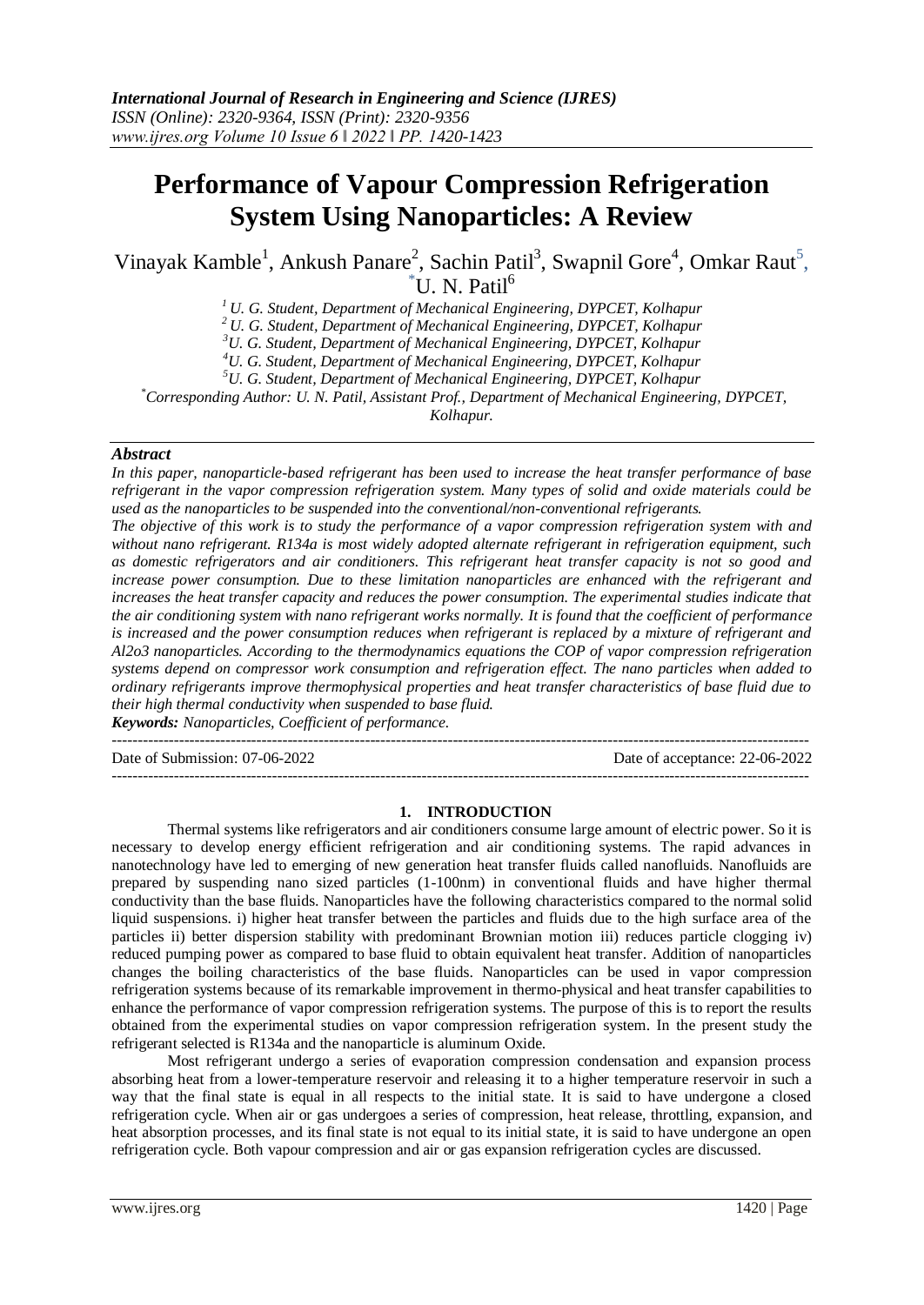Thermal conductivity is a significant property by which Nano particles are being selected for application in Nano refrigerant applications. The heat transfer coefficient and heat transfer in the VCRS system are dependent on thermal conductivity and properties such as Nano concentration, particle size and flow rate. In addition, the viscosity of Nano particles imbedded fluid affects the pressure drop and hence the heat transfer of Nano fluid. Addition of Nano particles reduces the specific heat and increases density. Also, an increase in dynamic viscosity brings about decrease in convective heat transfer coefficient and frictional pressure drop therefore compressor pumping power increases.



# **1. Compressor**

The low pressure and temperature vapour refrigerant from evaporator is drawn into the compressor through the inlet or suction valve and it is compressed isentropically to a high pressure and temperature and discharged into the condenser through the delivery or discharge valve.

### **2. Condenser**

The condenser consists of coils of thin copper pipe in which the high pressure and temperature vapour refrigerant is cooled and condensed by the process of forced convection. The refrigerant, while passing through the condenser, gives up its latent heat to the surrounding condensing medium

which is normally air or water.

# **3. Receiver**

The function of the receiver vessel is to store the condensed vapour-liquid mixture at high temperature and pressure and supply pure liquid refrigerant to the expansion valve so as to get better throttling and controlling effect.

#### **4. Expansion Valve**

It is also called throttle valve and the function of this valve is to allow the liquid refrigerant under high pressure and temperature to pass at a controlled rate after reducing its pressure and temperature. Some of the liquid refrigerant evaporates as it passes through the expansion valve, but the greater portion is vaporized in the evaporator at the low pressure and temperature.

#### **5. Evaporator**

An evaporator usually consists of coils of copper pipe in which the liquid-vapour refrigerant at low pressure and temperature is evaporated and changed into vapour refrigerant at low pressure and temperature. In evaporating, the liquid vapour refrigerant absorbs its latent heat of vaporization from the medium (air, water or brine) which is to be cooled.

### **II. HISTORICAL DEVELOPMENTS**

Choi (1995) conceived the novel concept of nanofluids by making use of particles sizes in the order of 1 to 100 nm. Research on heat transfer enhancement by adding nanoparticles has had mixed results since then. Gains & losses of heat transfer have been reported. Main factors, which influence the results, are nanoparticle material, nanoparticle concentration, nanofluid preparation methods & testing consistency. In last decade, the number of published articles mentioning nanoparticles has increased significantly in refrigeration field.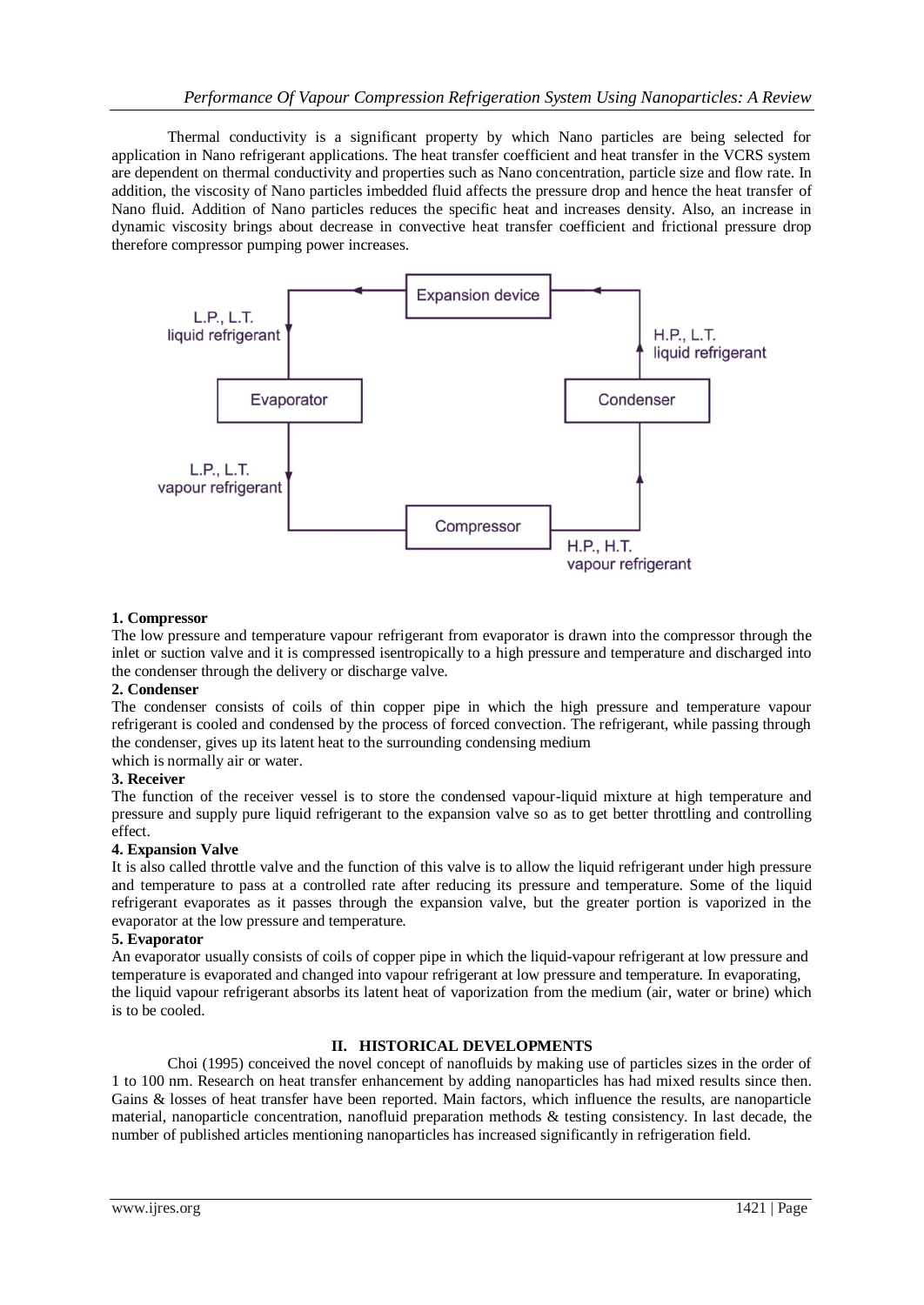# **III. NANOPARTICLES**

In nanotechnology, a particle is defined as a small object that behaves as a whole unit with respect to its transport properties. Nanoparticles are between 1 and 100 nanometers (1x10−9 and 1 x 10−7 m) in size. Tubes and fibers with only two dimensions below 100 nm are also nanoparticles. Novel properties that differentiate particles from bulk material typically develop at a critical length scale of 100 nm. They are made from ceramics, metals & metal oxides.

#### **IV. EFFECT OF NANOPARTICLES ON THE COP, EFFICIENCY OF COOLING AND POWER CONSUMPTION OF VCR**

Thermal conductivity is a significant property by which Nano particles are being selected for application in Nano refrigerant applications. The heat transfer coefficient and heat transfer in the VCRS system are dependent on thermal conductivity and properties such as Nano concentration, particle size and flow rate. By suspending nanoparticles in working fluid results in improved thermal conductivity of fluid and hence improvement in freezing speed. This is one of the most important key parameter for improving the performance of system. In VCR system the nanoparticles can be added to lubricant of compressor.

V. P. Pode et. Al. [1] carried out an investigation using Cuo nanoparticles in base refrigerant (R134a). The result was the comparison of nano-particles with base fluid R134a and without nano particles. In this paper they found that the COP of refrigeration system with nanoparticles is increased by 4-5%.

Ohunakin et al. [2] worked on performance of SiO2, TiO2, and Al2O3 Nano lubricants in household refrigerator system using liquefied Petroleum Gas (LPG) as working fluid. TiO2, SiO2 and Al2O3 nanoparticles were dispersed in a mineral oil in the LPG as the working fluid. The performances such as power consumption, viscosity and thermal conductivity at the compressor discharge and suction, the pull-down time was also considered. The result revealed that Nano lubricant-based LPG had a lower temperature with a pull-down time of 180 min. Moreover, SiO2 and TiO2 led to 12% and 13% reduction in power consumption respectively in comparison with the base LPG refrigerant. Also, there were improvement in the cooling COP, the COP of SiO2 and TiO2 Nano particles in LPG are higher than of pure LPG with 2.06% and 2.97% respectively, while a drop in COP of 2.91% was experienced with Al2O3 Nano particles in LPG at steady state. In the experiment, Al2O3 Nano lubricant as not suitable for LPG due to an increase in power consumption compared to the base LPG refrigerant.

Kumar and Singh [3] worked on ZnO Nano particles effect on a mixture of hydrocarbon made up of 50% R290 and 50% R600a in a vapour compression system. The nanoparticles were introduced via the lubricant oil in the compressor using different percentage by weight of ZnO/R290/R600a Nano refrigerant. The outcome showed that energy consumption of the system was reduced by 7.8% using ZnO/R290/R600a Nano refrigerant of 0.2 -1.0 wt% range of Nano concentration. The COP of the system also increased by 46% compared to base refrigerant (R290/R600a)

.K. Srividya et al. [4] paper investigated performance analysis of VCR system using TIO2 nano particles in lubricant. Christian J.L Hermes, (2014) [5], reports a study on reduction of refrigeration charge in vapour compression refrigeration system with a liquid to suction heat exchanger the analysis was carried out for different refrigerant and it was found that reduction of refrigerant charge depends on thermodynamic properties of refrigerant and working conditions.

Manzoor Hadi et al. [6] paper presented the preparation and property analysis Cuo-R134a and increament of 16.06% in COP while using Nano refrigerant. The decrement of 13.79% in power consumption for one tonne of refrigeration. They usage of nano refrigerant is great alternative to present refrigerant. In experiment is conducted by considering a domestic refrigerator which works on refrigerant R143a, in this paper the nano refrigerant CuO with concentration 1.6% is taken.

Vikram khandare et al. [7] experimental results indicated that the freezing capacity was improved and power consumption was reduced when three nano particles (Al2o3, Cu, SiC) issued as a nano refrigerant. The nanoparticles added to the R600a at different proportions such as 0.5%, 1.0%, and 1.5%. In this project they use R134a as a base refrigerant and R600a as a nano refrigerant. Ravinder kumar et al. [8] studied the effect of nanoparticles on performance characteristic of refrigeration cycle. They review studies related to Al2O3 and CuO, TiO2 nanoparticles. N. Subramani et al. [9] reported that by using the POE oil the power consumption of compressor reduced by 25% when the nanolubricant. And the coefficient of performance of the refrigeration system also increased by 33% when they conventional POE oil is replaced with nanorefrigerant. The energy enhancement factor in the evaporator by 1.53.

Niraj raja and Avinash khanderao et al. [10] investigated experimentally the performance of vapor compression refrigerant system using nanorefrigerant (Al2O3). They investigated that nano refrigerant (R134a+ Al2O3 0.5gm/L concentration & 50-60nm size) with evaporative condenser recorded the highest COP among all other combination of refrigerant. On the basis of the above-mentioned literature survey it is observed that